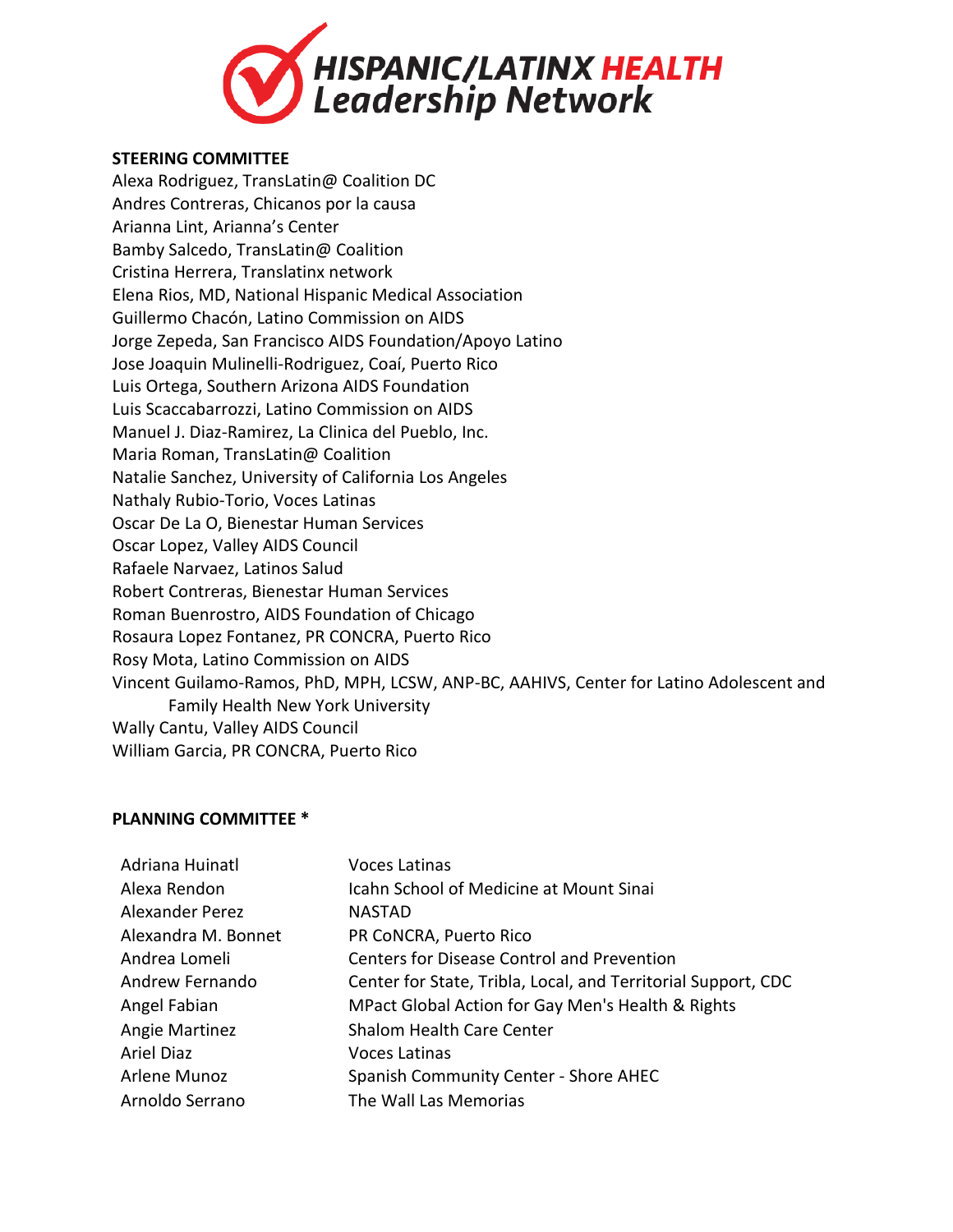

Bethsy Morales-Reid Hispanic Federation Brian Romero Gay Men's Health Crisis Carlos A. Carrero Rodriguez Centro Ararat Carlos Gomez Bienestar Human Services Christopher Cuevas QLatinx Daniel Castellanos HAF, Inc. Eduardo Guzman Emely Sanchez Erica E. Martinez-Estrella A. Sanchez Community Estrella Eva Rodriguez Emory University Evelyn Lovera CVS Health Fahrenheit Lozano FERNANDO RENGIFO-CAICEDO Mundo Verde PCS Fredy Roberts-Ramirez Howard Brown Health Gloria Sanchez **FDA** Gustavo Trejo Medina One Community Health Hilda Sandoval JWCH Institutes, Inc. Humberto Orozco Latino LinQ Ivette Moreno PCOM Ivory Howard UCHAPS J. Maurice McCants-Pearsall **Human Rights Campaign** Jaleann Matos-McClurg Jamie Villalobos Colorado Health Network Javier Parga **AETC** 

Ashley Gomez **Brown University School of Public Health** Benjamin R. Melano, MPP National Hispanic Medical Association Britzeida Ramos Santiago Ministerio En Jehova Seran Provistos Inc. Carla Alvarado, PhD National Academies of Sciences, Engineering and Medicine Carlos Rodriguez-Diaz The George Washington University Cynthia Padilla Pearson Atlanta Volunteer Lawyers Foundation Dolka Michelle Zelaya National Latino Behavioral Health Association

Edwin Millan **AIDS** Healthcare Foundation Elias Diaz Maverick County Hospital District

Dominguez **City of Laredo Health Department** Evelyn Rodriguez Centers for Disease Control Fabian Wander **Hostos Community College** 

Henry A. Olano Soler Centers for Disease Control Herberth Osorio Northeast Valley Health Corp.

Jaime R. Torres M.D. Latinos for Healthcare Equity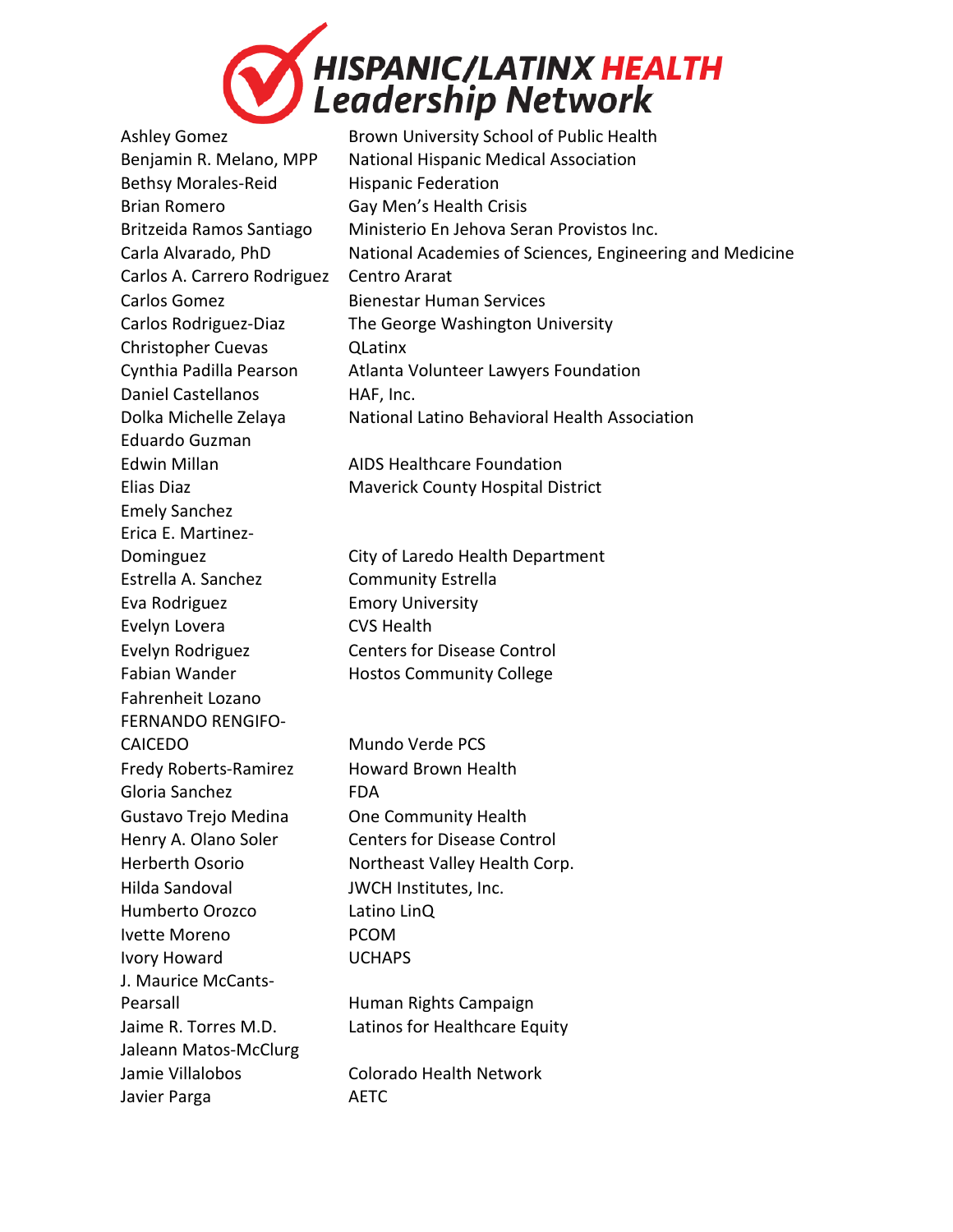

Jean Hernandez AIDS Alabama

Jesenia Angeles Jesus Casado Gonzalez Joanna Lopez NMAC JORGE GARDELA Hight Impacto Inc Jose Plaza California Endowment Liany Elba Arroyo City of Hartford DHHS Liliana Vanessa Santos

Lyana Delgado Marco Castro-Bojorquez Marco Torrealba Maria Wilson University of Houston Martha A. Gonzalez Christie's Place Michael Castaneda University of Arizona Milanes Morejon NASTAD Moisés Agosto-Rosario NMAC Nathalie Angel Grady Health System Nathaly Sanchez UCLA Octavio Vallejo **Merck** Omar Zapata Voces Latinas

University

Joaquín Carcaño Latino Commission on AIDS, Latinos in the South Jorge Benitez Columbia Research Unit Jorge Diaz **Bienestar Human Services** Jose Javier Broward County HIV Prevention Planning Council Juan Rivera Centro Ararat, Puerto Rico Juan Rivera Villafane Centro Ararat, Puerto Rico Juan Ruiz California Department of Public Health Judith Montenegro Latino Commission on AIDS, Latinos in the South Kent Trompiz Queens Pridehouse-HAF Larry Zayas Rivera Centro Ararat, Puerto Rico Laura Castillo Bienestar Human Services, Inc.

School of Public health and tropical medicine at Tulane

Lillian Rivera **Hetrick-Martin Institute: New Jersey** Lindaliz Rivera Centro Ararat, Puerto Rico Lorena Borjas Colectivo Intercultural Trangrediendo Centers for Disease Control and Prevention/Public Health Associate Mabel Crescioni Hemophilia Federation of America

Melissa Wilson University of Texas at Austin Michael Montero Latino Commission on AIDS Moctezuma Garcia **Houston Health Department** Monica Gutierrez South Carolina Dept. of Health & Environmental Control Monica Villarruel California Department of Public Health